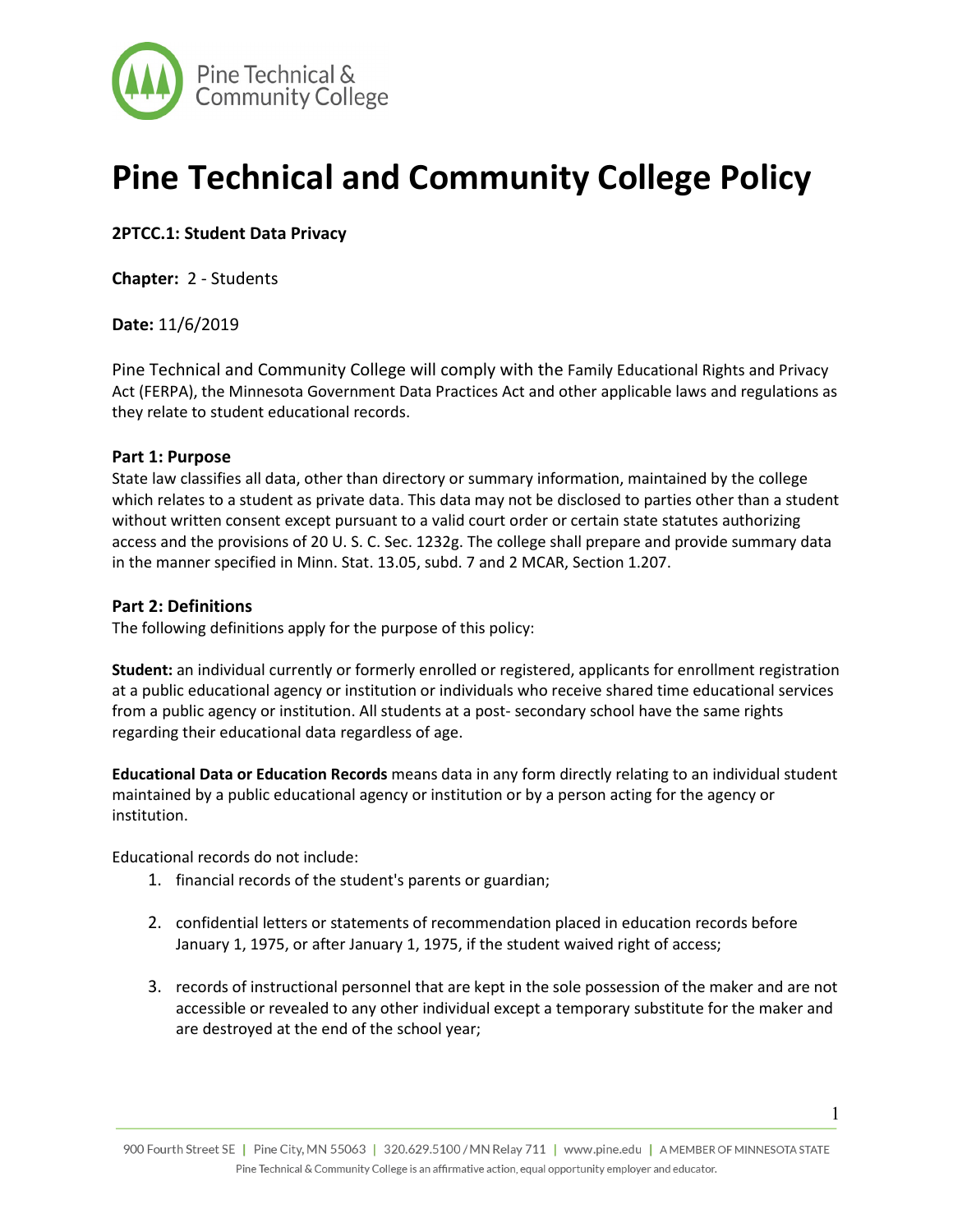

- 4. employment records related exclusively to a student's employment capacity (not employment related to status as a student, such as work study) and not available for use for any other purpose;
- 5. records that only contain information about a student after that individual is no longer a student at the institution (alumni data).

## **Part 3: Notification of Policy**

Students are informed of their rights under federal and state privacy laws through an annual notice of rights and this policy, which is included in the Student Handbook. Additionally, the Data Privacy policy will be available in the posted policies and procedures and will be available for inspection through the registrar's office.

### **Part 4: Access to Student Records -** Consent for Release Generally Required

The College will not permit access to or the release of personally identifiable information contained in student educational records without the written consent of the student to any third party, except as authorized by the MGDPA and FERPA or other applicable law. A copy of a release of information form is available through the registrar's office and available online through student services forms. A written consent is valid if it: 1) specifies the records that may be disclosed; 2) states the purpose of the disclosure; 3) identifies the party or class of parties to whom the disclosure may be made; and 4) is signed and dated by the student. If the release is for disclosure to an insurer or its representative, the release must also include an expiration date no later than one year from the original authorization unless otherwise specified, or two years for a life insurance application. If the student requests, the college shall provide him or her with a copy of the records released pursuant to the informed consent.

#### **Release without Consent**

As allowed by the MGDPA and FERPA, the College will release student records *without consent* as follows:

- 1. to appropriate school officials who require access to educational records in order to perform their legitimate educational duties subject to §99.31(a)(1)(i)(B);
- 2. to officials of other schools in which the student seeks or intends to enroll, upon request of these officials, and upon the condition that the student be notified, if applicable; receives a copy of the record if requested; and has an opportunity for a hearing to amend the record as required by law;
- 3. to federal, state, or local officials or agencies authorized by law;
- 4. in connection with a student's application for, or receipt of, financial aid;
- 5. to accrediting organizations or organizations conducting educational studies, provided that these organizations do not release personally identifiable data and destroy such data when it is no longer needed for the purpose it was obtained;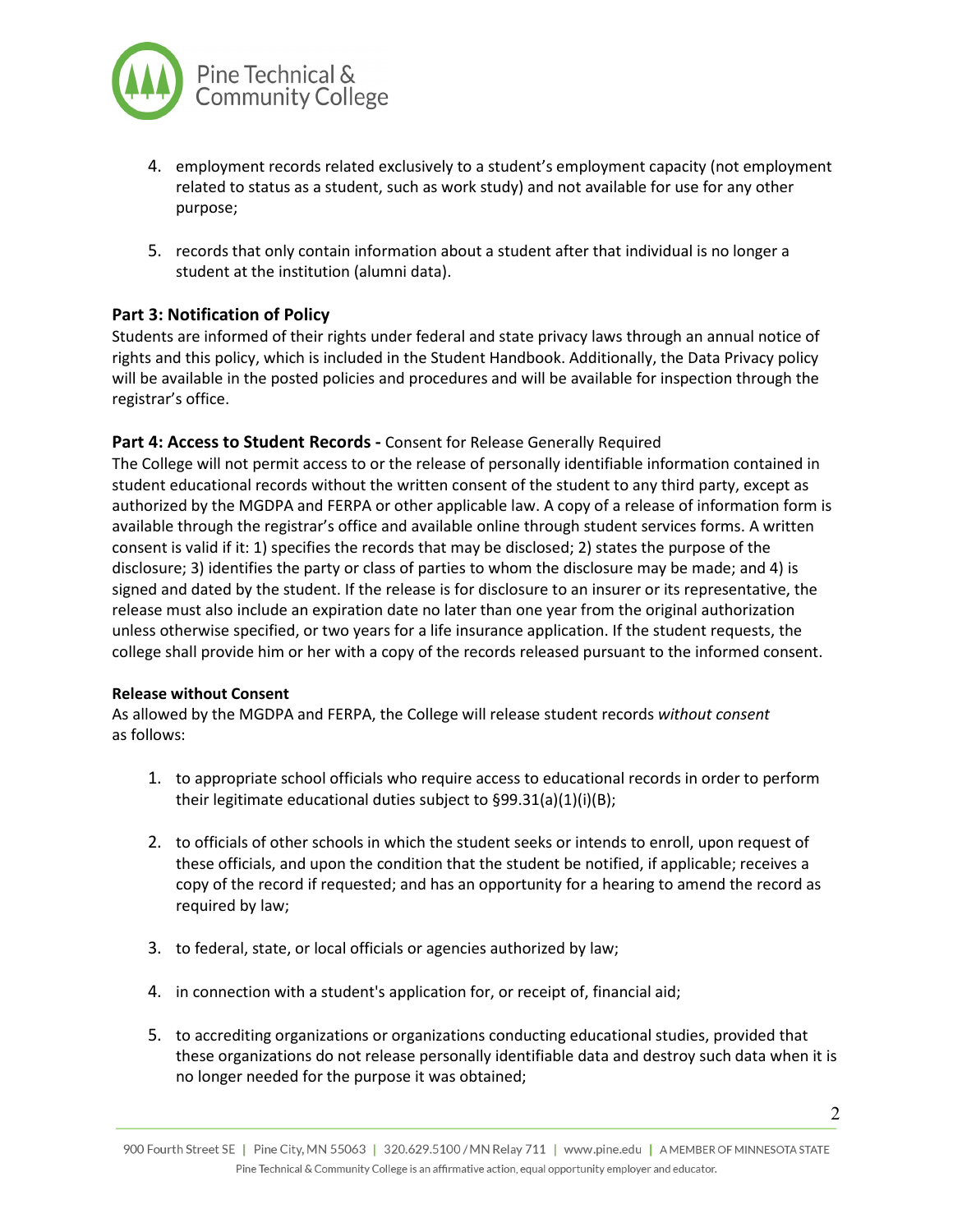

- 6. in compliance with a judicial order or subpoena, provided a reasonable effort is made to notify the student in advance unless such subpoena specifically directs the institution not to disclose the existence of a subpoena;
- 7. to appropriate persons in an emergency situation if the information is necessary to protect the health or safety of the students or other persons, subject to§99.36; or
- 8. to an alleged victim of a crime of violence (as defined in 18 U.S.C. Sect 16) or non- forcible sex offense, the final results of the alleged student perpetrator's disciplinary proceeding may be released;
- 9. to another educational agency or institution, if requested by the agency or institution, where a student is enrolled or receives services while the student is also in attendance at PTCC, provided that the student is notified where applicable; receives a copy of the record, if requested; and has an opportunity for a hearing to amend the record, as required by law.
- 10. to the general public, the final results of a disciplinary proceeding, subject to the requirements of §99.39, if the school determines the student is an alleged perpetrator of a crime of violence or non-forcible sex offense and the student has committed a violation of the school's rules or policies with respect to the allegation made against him or her.

#### **School Officials with a legitimate educational interest**

The College will release information in student education records to appropriate school officials as indicated in (1) above when there is a legitimate educational interest. A school official is a person employed by the college in an administrative, supervisory, academic or research, or support staff position (including law enforcement unit personnel and health staff); a person or company to whom the college has outsourced institutional services or functions (such as an contractors, consultants or other parties); volunteers; a person serving on the Board of Trustees; or a student serving on an official committee, or assisting another school official in performing his or her tasks. A school official has a legitimate educational interest if the official needs to review an education record in order to fulfill his or her professional responsibility.

#### **Record of Requests for Disclosure**

Where required by law, a record of requests for disclosure and such disclosure of personally identifiable information from student education records shall be maintained by the registrar's office for each student and will also be made available for inspection pursuant to this policy. If the institution discovers that a third party who has received student records from the institution has released or failed to destroy such records in violation of this policy, it will prohibit access to educational records for five (5) years. Records of requests for disclosure no longer subject to audit nor presently under request for access will be maintained according to the school's applicable records retention schedule.

#### **Part 5: Directory Information**

The following information on students is designated as public Directory Information: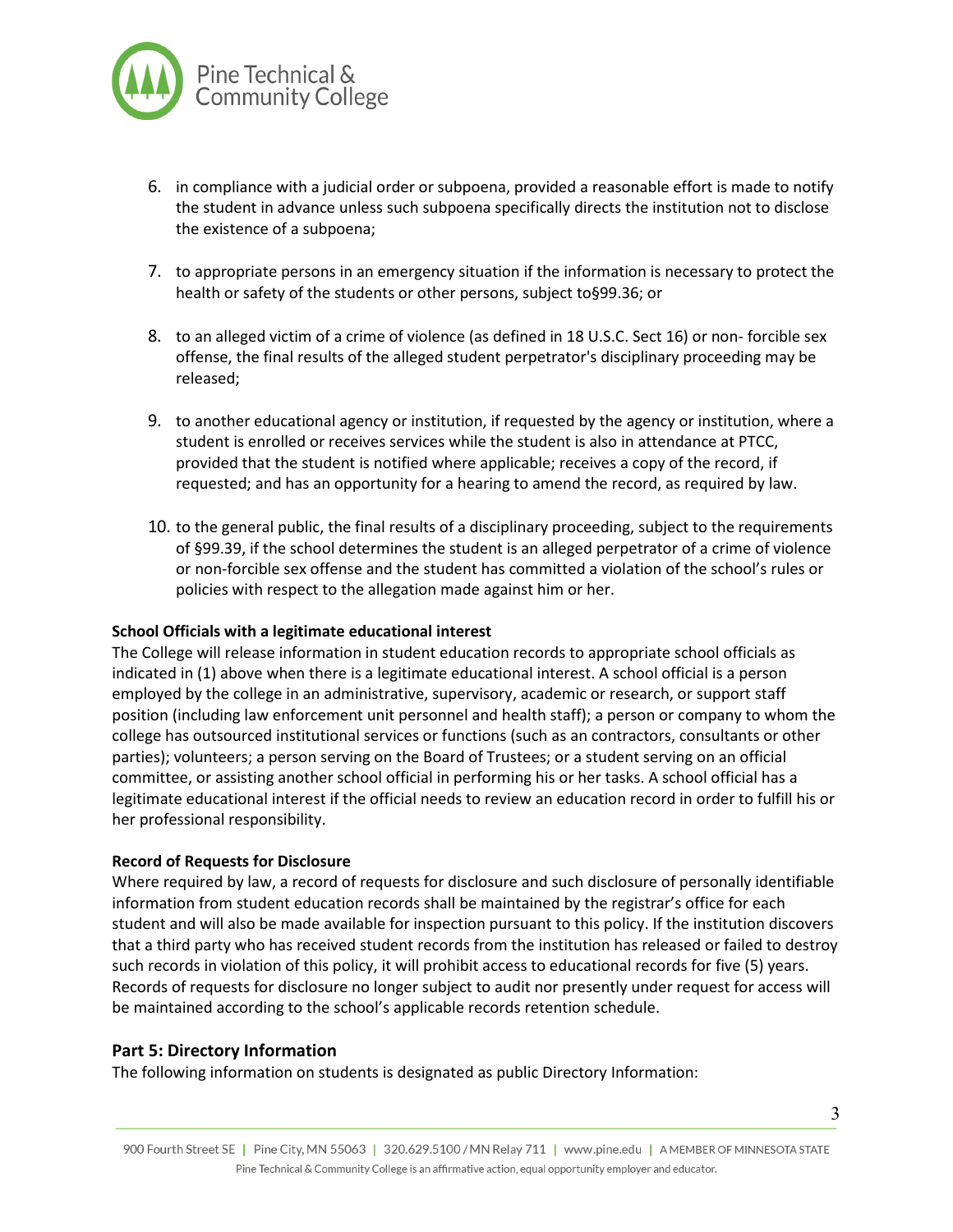

- Student Name
- Hometown (city, state, country)
- Program of Study
- Dates of Enrollment
- Certificate/Diploma/Degree Awarded Honors and Awards Received
- Status with regard to full time/part time
- Participation in Recognized Campus Activities

### **Limited Directory Information**

The following information is designated as Limited Directory Data for enterprise technology related purposes internal to the Minnesota State Colleges and Universities system that are approved by System Office IT, including, but not limited to, inclusion of email addresses and Star ID numbers in a directory accessible to Minnesota State students and employees:

- 1. Student email address
- 2. Student Star ID number
- 3. Inclusion in the Office 365 Global Address list is one of the approved purposes for these Limited Directory Data.

Notwithstanding any other provision of this policy, the following information is defined as Limited Directory Data for purposes of sharing with LeadMN so the association can communicate with their members:

- 1. Student name
- 2. Student email address
- 3. Student Change Code (NEW/RTN/DROP)

## **Notice to students about Directory Information:**

Students may direct that any or all of the above-listed Directory Information be withheld from public disclosure by notifying the registrar's office in writing by completing a Request for Data Confidentiality form. The directive will be in place until the student withdraws it in writing including the student is no longer enrolled as a student at the college.

## **Part 6: Access to Educational Records by Student**

Upon written request, the college shall provide a student with access to their educational records. There is no charge for viewing the records even if the college is required to make a copy of the data in order to provide access. Responses to requests by students to review their educational records shall be within ten business days.

The written request for access to educational records is to be submitted to the registrar's office, identifying the record(s) the student wishes to inspect. The school official will make arrangements for access and notify the student of the time and place where the record(s) may be inspected. If the record(s) are not maintained by the school official to whom the request was submitted, that official shall advise the student of the correct official to whom the request should be addressed.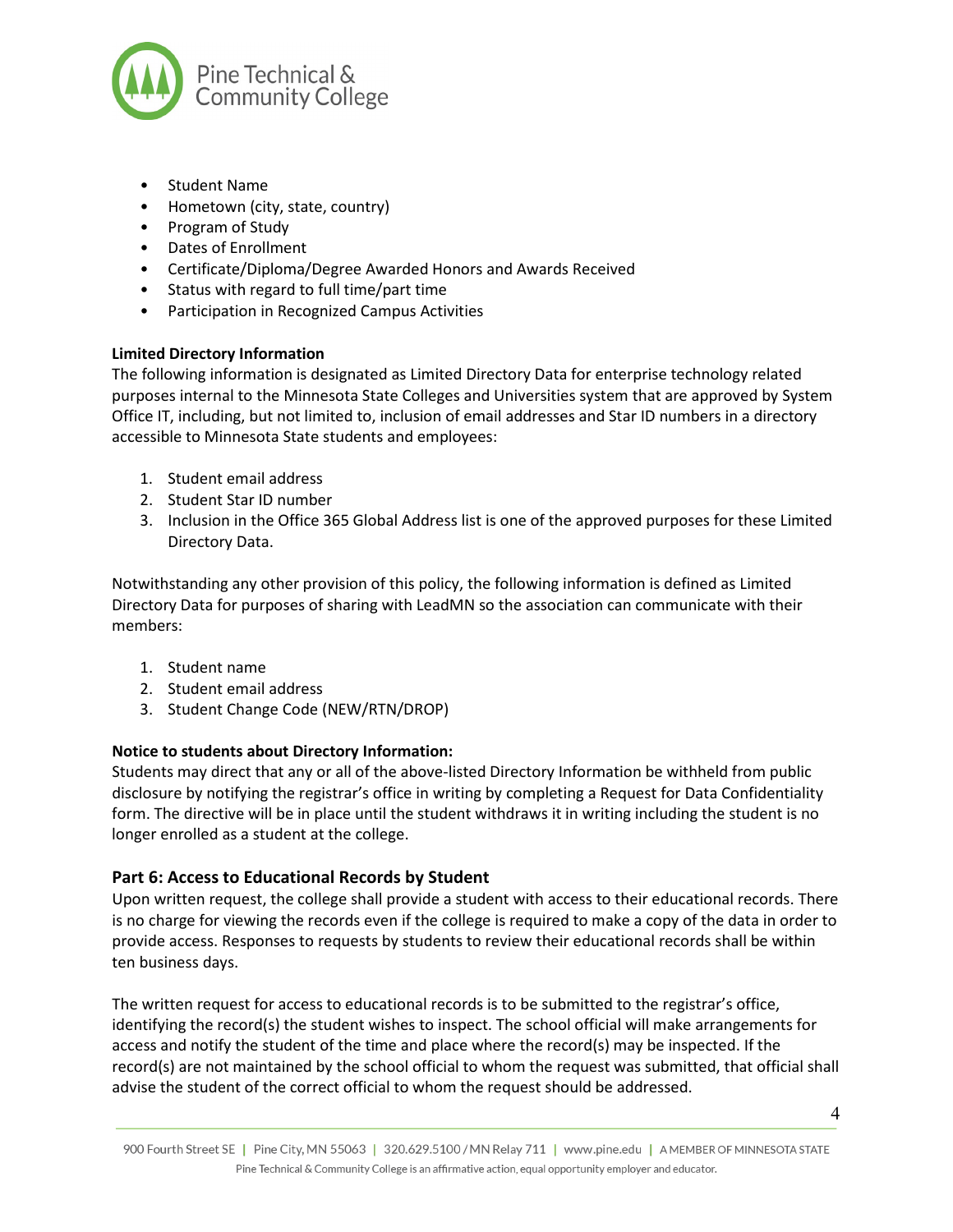

Upon request, the meaning of educational data shall be explained to the student by personnel assigned to, and designated by, the appropriate office.

Students have the right to review only their own records. When a record contains private information about other student(s), disclosure cannot include information regarding the other student(s).

#### **Challenge to Record**

Students may challenge the accuracy or completeness of their educational records*.* Students who believe that their educational records contain information that is inaccurate, misleading, incomplete, or is otherwise in violation of their privacy rights may challenge the record through the following procedure.

A student who wishes to ask the college to amend a record shall make a written request to the registrar's office, clearly identifying the part of the record the student wants changed, and specifying why it should be changed. The registrar's office contact shall forward on to the school official responsible for the record in question for a decision.

If agreement is reached with respect to the student's request, the appropriate records will be amended, and a reasonable attempt will be made to notify past recipients of inaccurate or incomplete data, including recipients named by the student. If not, the student will be notified within a reasonable period of time that the records will not be amended, and they will be informed by the registrar's office of their right to a formal hearing.

Student requests for a formal hearing must be made in writing to the Minnesota Commissioner of Administration within 60 days of receiving the decision. The request must be directed to:

Commissioner of Administration State of Minnesota, 50 Sherburne Avenue St. Paul, MN 55155

who, within a reasonable period of time after receiving the request, will inform the student of the date, place and the time of the hearing. The hearing will be conducted by the Office of Administrative Hearings (OAH) and according to the procedures set forth in Minn.Stat.Ch.14. Students may present evidence relevant to the issues raised and may be assisted or represented at the hearings by one or more persons of their choice, including attorneys, at the student's expense.

Decisions of the hearing officer will be based solely on the evidence presented at the hearing, will consist of the written statements summarizing the evidence and stating the reasons for the decisions, and will be delivered to all parties concerned.

The education records will be corrected or amended in accordance with the decision of OAH if the decision is in favor of the student. If the decision is unsatisfactory to the student, the student may place with the education records statements commenting on the information in the records or statements setting forth any reasons for disagreeing with the decision of the hearing officer, or both. The